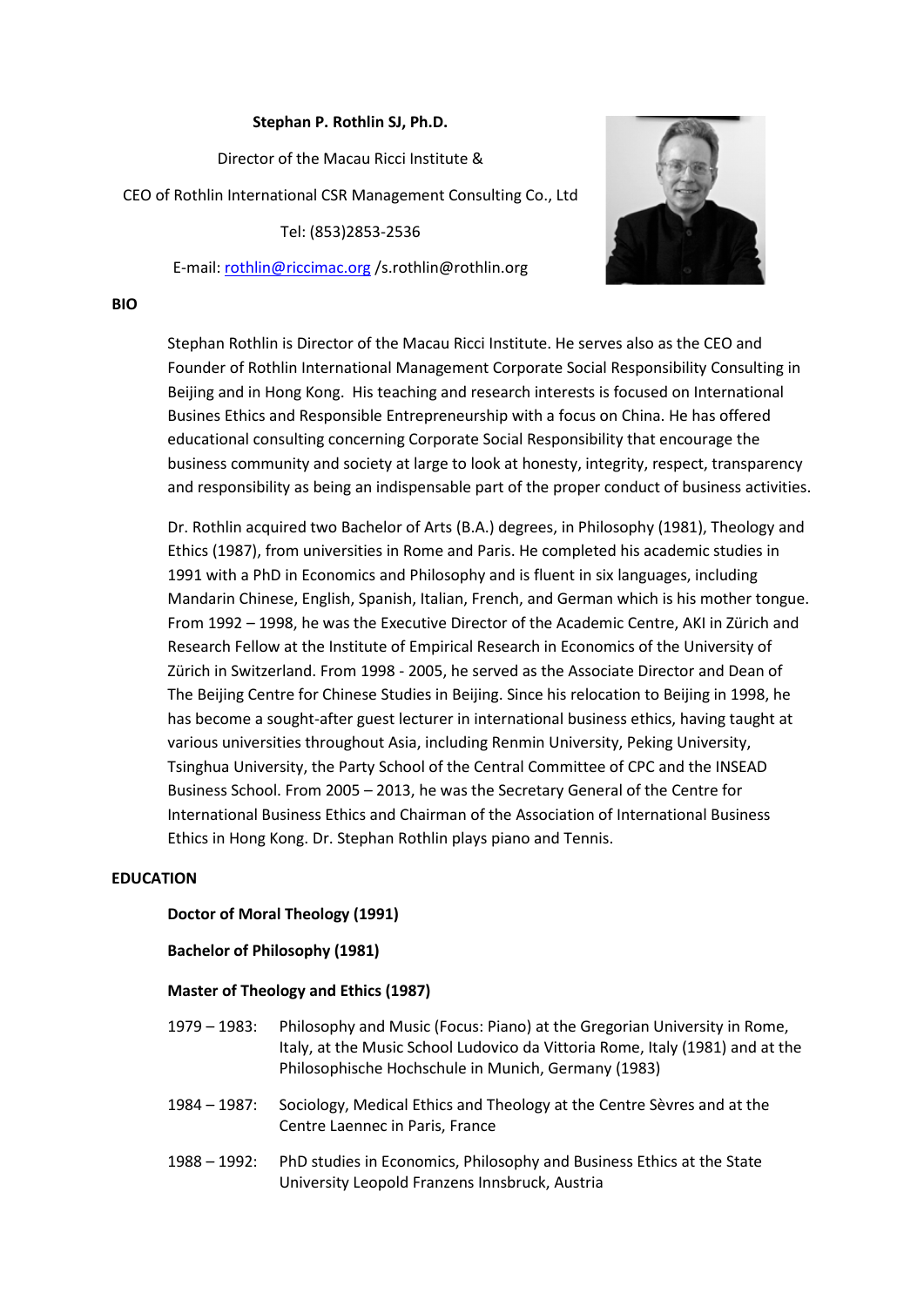# **TEACHING & CONSULTING EXPERIENCE**

| 1997              | Guest lecturer on Friedrich Nietzsche at the philosophy department of the<br>Ateneo de Manila University/ Philippines and worked in squatter areas<br>among the urban poor in Navotas, Manila; |
|-------------------|------------------------------------------------------------------------------------------------------------------------------------------------------------------------------------------------|
| $1999 - 2006$     | Guest lecturer in Medical and Business Ethics at the Satya Nilayam Sanskrit<br>Institute of the Philosophy Department of the University of Madras in<br>Chennai, India;                        |
| $2000 - 2006$     | Guest lecturer of Business Ethics at the LIBA Business School of Loyola<br>College, Chennai, India;                                                                                            |
| $2002 - 2006$     | Guest lecturer of Business Ethics in China at the Madras Christian College,<br>Chennai, India;                                                                                                 |
| 1998 - 2002       | Guest lecturer on International Business Ethics and Ethics in Finance at<br>Renmin-University (Business and Finance School), Beijing;                                                          |
| $2002 - 2005$     | Research Professor at the Socio-Cultural Research Institute, Department of<br>Social Studies, Fu Jen University, Taipei;                                                                       |
| $2005 - 2006$     | Academic Director of the IFCM, the Institut Franco-Chinois de Formation au<br>Management, at the University of International Business and Economics,<br>Beijing;                               |
| 2001              | Corporate Social Responsibility in the Chinese context at Peking-University<br>BIMBA;                                                                                                          |
| $2002 - 2006$     | Corporate Social Responsibility in the Chinese context at the Bordeaux<br>Business School, France;                                                                                             |
| $2006 - 2008$     | International Business Ethics with a focus on China at the The University of<br>Hong Kong, Faculty of Economics and Business, Hong Kong;                                                       |
| $2002 - 2007$     | Workshops on Business Ethics in China and Moral Leadership at the INSEAD-<br>Business School/ Singapore;                                                                                       |
| $2009 - 2010$     | Corporate Governance and Business Ethics at the HEC Business School in<br>Beijing & Shanghai;                                                                                                  |
| $2009 - 2011$     | Corporate Governance and Business Ethics in China at the Antai Business<br>School, Jiaotong University, Shanghai;                                                                              |
| $2011 - 2013$     | Corporate Social Responsibility in the Chinese context at the University of<br>Texas at San Antonio, Business School, Texas, USA;                                                              |
| 2011              | Seminar on Corporate Philanthropy and Corporate Social Responsibility at<br>the Bocconi University, Department of Analysis of Politics and Public<br>Management, Milan, Italy;                 |
| 2016              | Course on Moral Leadership and Administration, University of Saint Joseph,<br>Macau, Business School;                                                                                          |
| <b>Since 2002</b> | Conducts Training seminars on Corporate Social Responsibility for companies<br>and Multinationals working in China, Macau & Hong Kong;                                                         |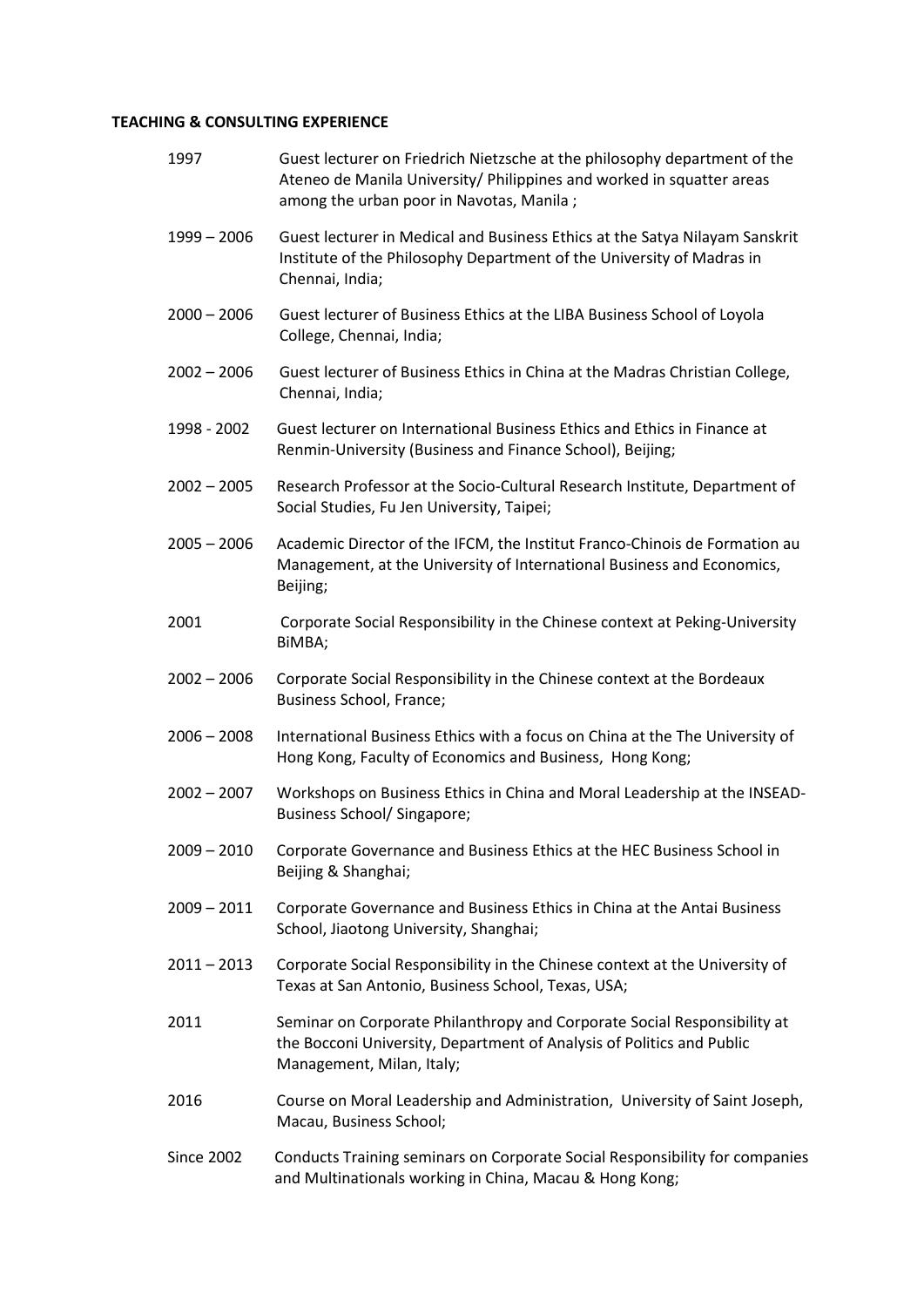| Since 2010 | Adjunct Professor of Economics of the European Union of the Department of |
|------------|---------------------------------------------------------------------------|
|            | International Relations of the University of International Business and   |
|            | Economics, Beijing, China;                                                |

- Since 2013 Adjunct Professor of International Business Ethics of the Yanbian University of Science and Technology, Yanji, Jilin Province, China;
- Since 2016 Research Professor of International Business Ethics of the Department of Administration and Leadership of the University of Saint Joseph, Macau.

# **WORK EXPERIENCE**

| $1992 - 1998$     | Director of the Academic Center "AKI" of the University of Zurich,<br>Switzerland and lecturer at the institute of management and economics of<br>the University of Zurich, Switzerland                 |
|-------------------|---------------------------------------------------------------------------------------------------------------------------------------------------------------------------------------------------------|
| $1993 - 1998$     | Wrote articles for "ZOOM", a movie magazine, based in Zurich, Switzerland                                                                                                                               |
| $1998 - 2001$     | Associate Director and Dean of the TBC, The Beijing Center for Language and<br>Culture, University of International Business and Economics, Beijing                                                     |
| <b>Since 2001</b> | Permanent Visiting Fellow at the IEW, the Institute for Empirical Research<br>Economics of the Department of Economics of the University of Zurich                                                      |
| <b>Since 2002</b> | Research fellow at the CREMA, the Center for Research in<br>Economics/Management and Arts at the Department of Economics of the<br>University of Basle, Switzerland                                     |
| 2004 - 2014       | Chairman and founder of AIBE, the Association for International Business<br>Ethics, Hong Kong                                                                                                           |
| 2004 - 2013       | General Secretary of CIBE, the Center for International Business Ethics,<br>Institute for the study of the Open Economy, UIBE, the University of<br>International Business and Economics, Beijing/China |
| $2008 - 2013$     | Chief Editor of the Journal of International Business Ethics, in cooperation<br>with Paul Stillmann Business School of Seton Hall University, New Jersey,<br>USA and the American Scholars Press        |
| 2008              | Co-founder of the Ladanyi-Association, Zürich, Switzerland                                                                                                                                              |
| <b>Since 2013</b> | Senior Consultant of the Research Center for MOOCs, School of Distance<br>Education, UIBE, University of International Business and Economics,<br>Beijing/ China                                        |
| 2013              | Founded Hong Kong Rothlin International Management Consulting Co., Ltd.                                                                                                                                 |
| 2014              | Founded Beijing Rothlin International Management Consulting Co., Ltd.                                                                                                                                   |
| <b>Since 2015</b> | Director of the Macau Ricci Institute                                                                                                                                                                   |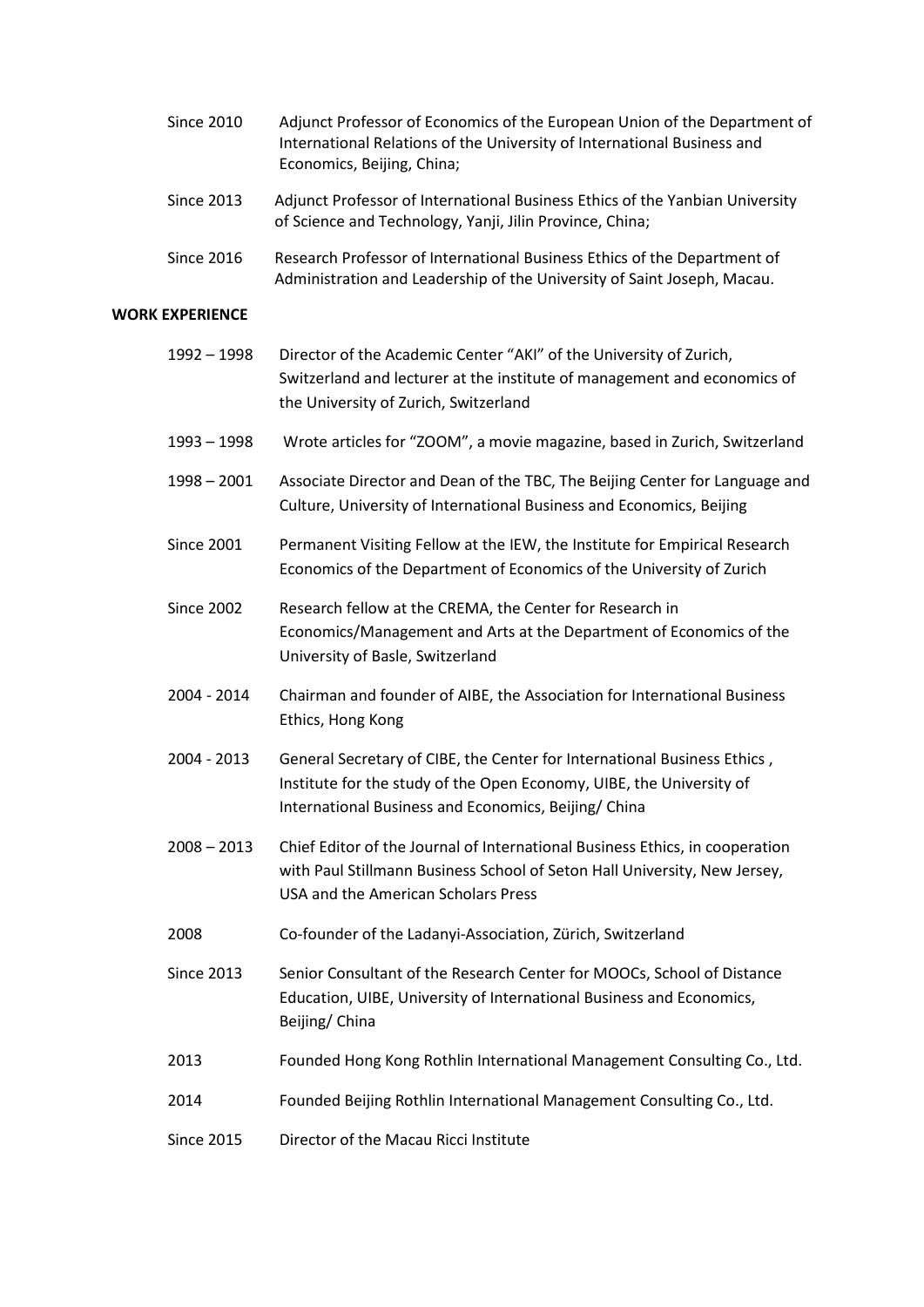| Since 2017 | Editor of The Journal of the Macau Ricci Institute. 澳门利氏学社刊 The       |
|------------|-----------------------------------------------------------------------|
|            | Online Journal of Moral Leadership, Social Innovation and Comparative |
|            | Spirituality (English & Chinese)                                      |

#### **MEMBERSHIP**

| Since 1996 | Member of the ISBEE, the International Society for Business, Economics and<br><b>Ethics</b> |
|------------|---------------------------------------------------------------------------------------------|
| Since 2000 | Member of the American Business Ethics Society                                              |
| Since 2015 | Member of the European Academy of Sciences and Arts                                         |

#### **PUBLICATIONS**

*(1) Research Papers*

Rothlin, S. (1996). Aspects éthiques pour le future de la sécurité sociale, Bern : Foi&Economie (Ethical Aspects of the futur of the social security, in French and German).

Rothlin, S. (2008). Major Problems that Business Ethics Faces in China, in: Chinese Cross Currents, vol.5, issue 1, 8-16 (English&Chinese).

Frey, B.S. & Rothlin, S. (2009). The Parable of the Prodigal Son and Modern Motivation Theory, in: The Way, vol.48, issue 3, 7-12.

Rothlin, S. (2010). Serving the Common Good: Insights from Chinese and Indian Traditions of Wisdom in the Context of International Business Ethics, in: Henri-Claude de Bettignies& Mike J.Thompson (Eds.). Leadership, Spirituality and the Common Good: East and West Approaches, Antwerp/ Apeldoorn: Garant.

Rothlin, S. (2010). Spiritual Challenges in China amid Global Economic Crisis, in: Review of Ignatian Spirituality, vol.51, no.123, 56-66.

Rothlin, S. (2010). Towards a Socially Responsible China: A preliminary investigation of the implementation of the Global Compact, in: Journal of International Business Ethics, vol.3. no.1, 3-13.

Rothlin, S. (2012). Complementary Aspects between Compliance and Ethics. Ethical and Christian Perspectives, in: Asian Horizons. Dharmaram Journal of Theology, vol.6, No.1, March 2012, 60-69.

Rothlin, S. & Frey, B.S. (2015): Catholic Orders as Efficient Institutions, in: Lumen: A Journal of Catholic Studies, Vol. 3, 30-41.

Rothlin, S. & McCann, D.(2016). Catholic Social Teaching and Environmental Responsibility, in: Imtiyaz Yusuf (Ed.:) A Plantery And Global EthicsFor Climate Change And Sustainable Energy, Bangkok, Mahidol University and Konrad-Adenauer-Stiftung, 2016, 175-227